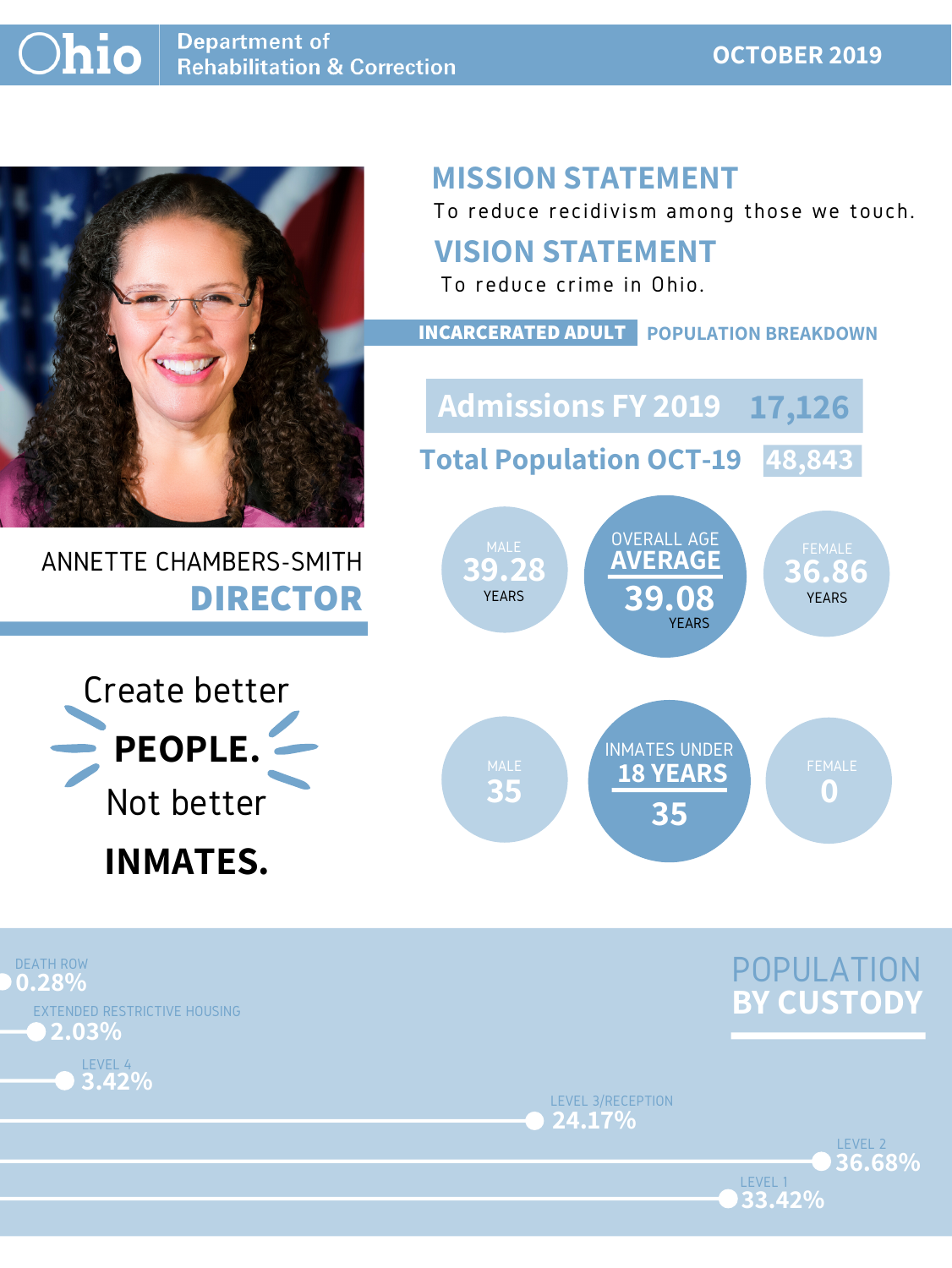Other Race 1,591 **3.26% 44.80% 51.95%** Black 21,880 White 25,372 Male 44,867 **8.14%** Female 3,976

#### **91.86%**

# INMATE RELEASES

| Total FY 2019                              | 22,161 |
|--------------------------------------------|--------|
| <b>Releases to Supervision</b>             | 16,370 |
| To Parole                                  | 138    |
| To Post Release Control                    | 10,038 |
| To Transitional Control/Treatment Transfer | 4,149  |
| To Judicial Release                        | 2,045  |
| <b>Releases Without Supervision</b>        | 5,791  |
| Miscellaneous Releases                     | 20     |
| *Excludes Deaths                           |        |



### **Monthly Community Supervision Count**

| <b>Community Control</b>    | 8,131  |
|-----------------------------|--------|
| <b>Interstate Compact</b>   | 3,962  |
| <b>Intervention in Lieu</b> | 911    |
| <b>Judicial Release</b>     | 1,294  |
| <b>PRC/Parole</b>           | 20,752 |

### **Staff Profile** Total Staff **12,217**

### Total Corrections Officers (CO) Inmate To Correction Officer Ratio **6,625 6.6:1**

Total Parole Officers (PO)

**488**